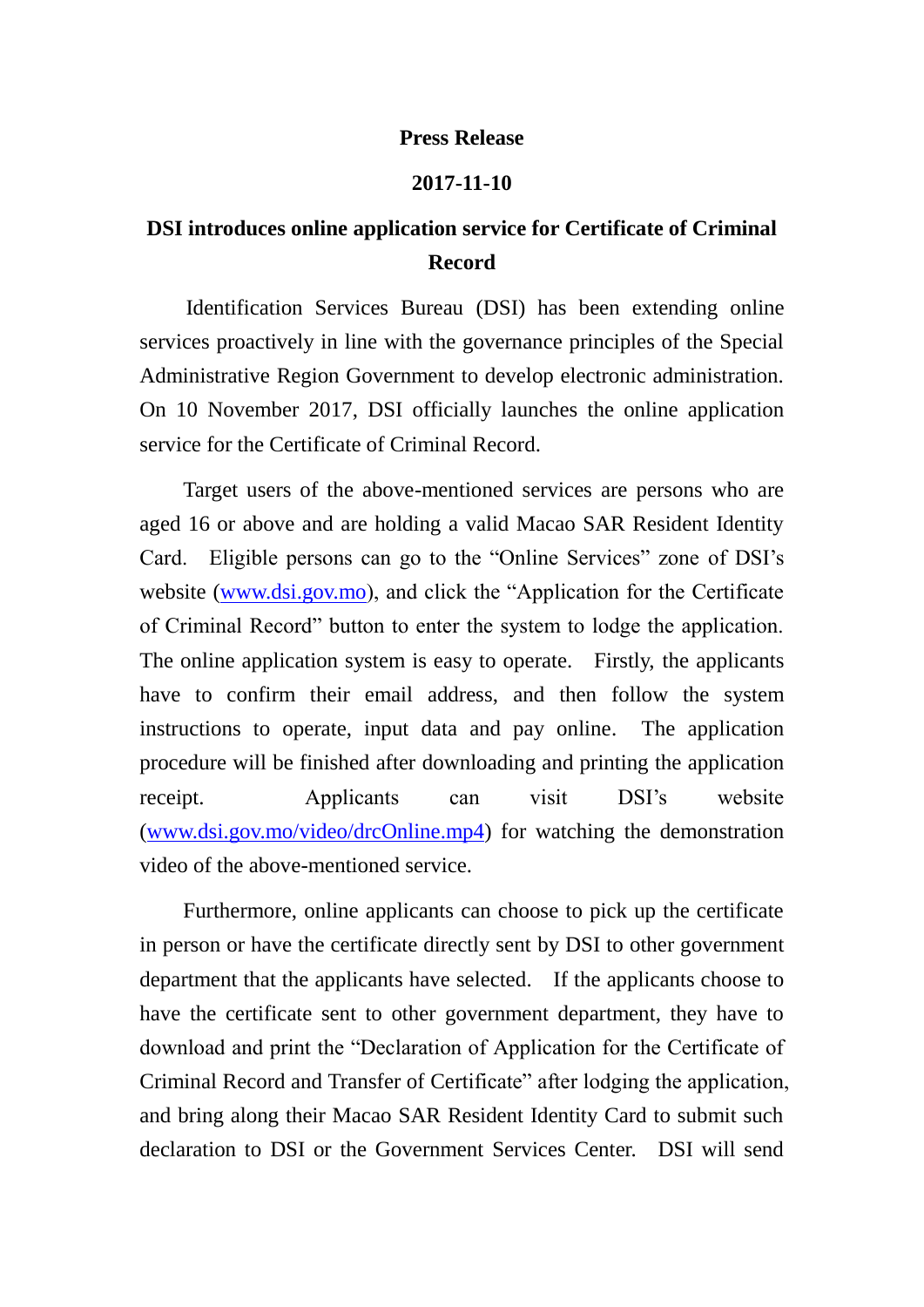the certificate only after receiving the declaration from the applicants. Besides, the applicants should note that the Certificate of Criminal Record is valid for 90 days from the day of issuance. Overdue certificates that are uncollected or unsent will be disposed by DSI.

 Later, DSI will introduce online application service for the Certificate of Association, and will continue to provide Macao residents with more diversified electronic services to enhance service quality.



**DSI's "Online Services" zone**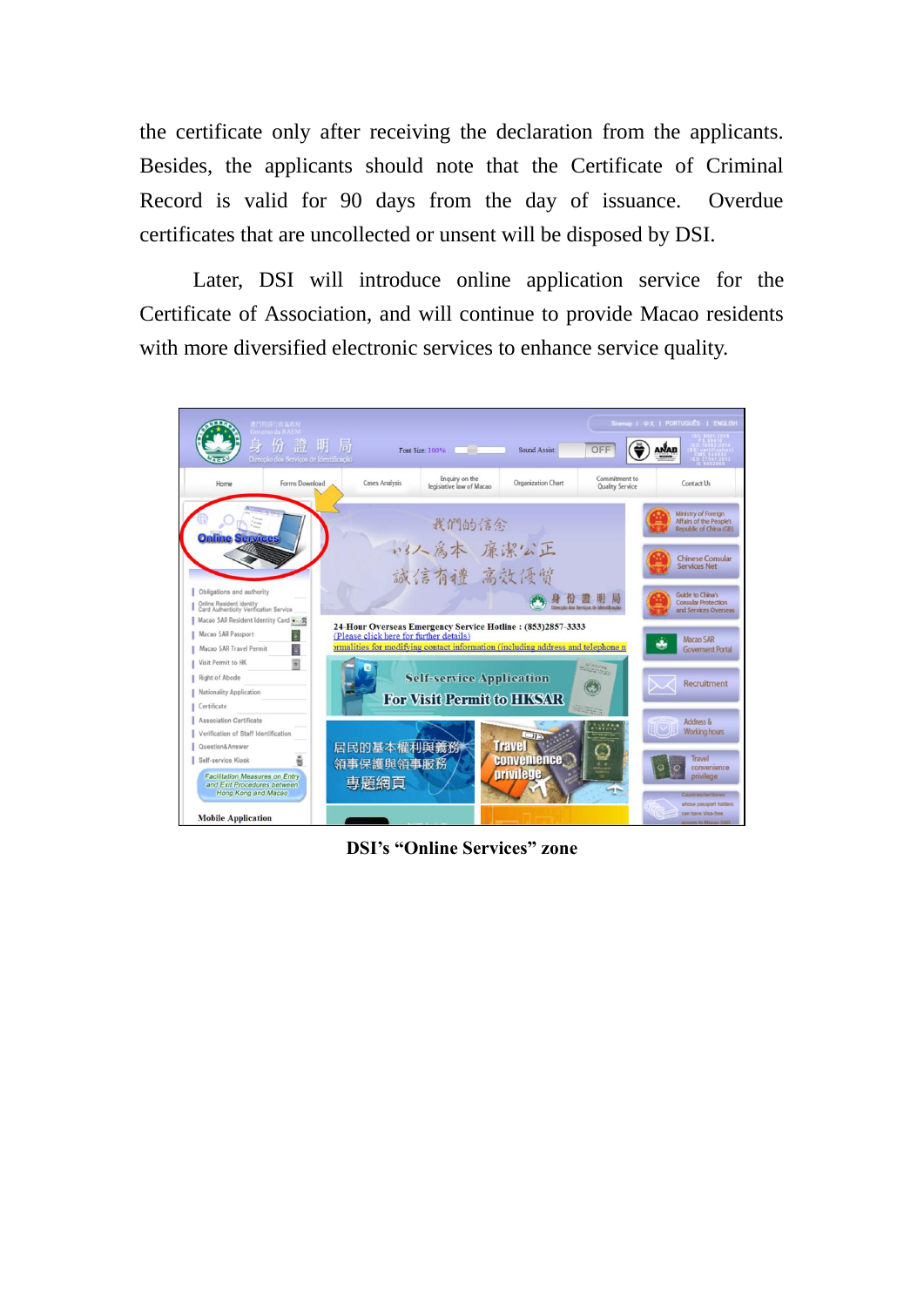

**DSI introduces online application service for the Certificate of Criminal Record**

**(Desktop website)**



**DSI introduces online application service for the Certificate of Criminal Record**

**(Mobile website)**